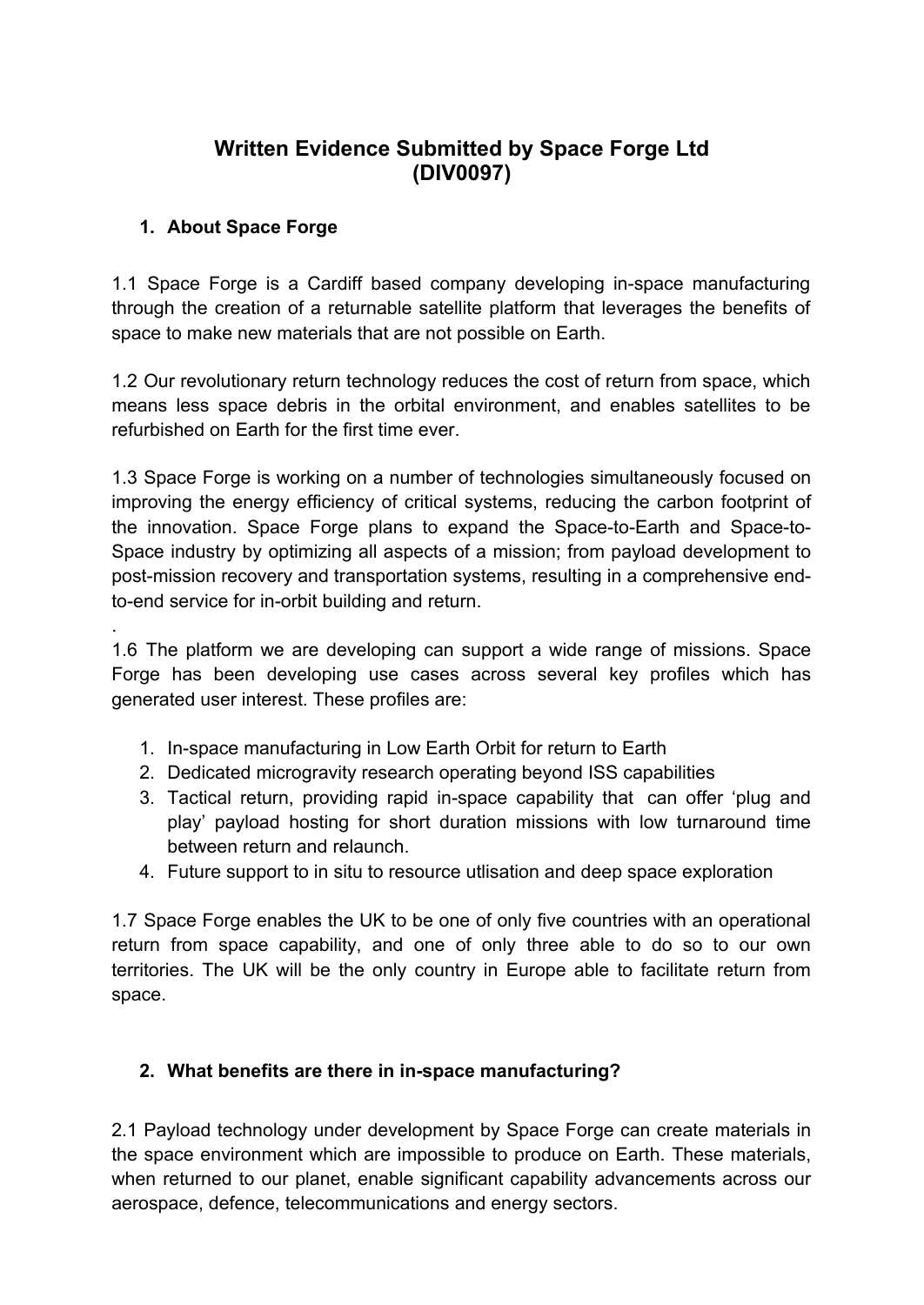2.2 Space manufacturing will deliver the next generation of products that are critical to a modern, clean society. These materials will impact our lives by reducing energy loss, make vehicles lighter, among other benefits, with the ultimate aim of reducing carbon dioxide emissions by a factor of three or more.

2.3 The permanent microgravity only found in space enables billions of new alloys to be made that were previously out of reach for humanity. By bringing them back to Earth these alloys could revolutionise renewable energy, transport and computing industries.

2.5 As well as the direct benefits outlined above, the development of the technology needed to successfully operate our returnable satellite platform will also have many other applications for the space sector in both a civil and defence capacity. For example the ability to predict with a high degree of accuracy the landing site of our returning platform.

### **3. Current regulatory and legislative frameworks and impact on UK launch potential.**

3.1 Space Forge's returnable satellite platform is the first of its kind and as such there is no regulatory model that adequately addresses our need. Through engagement with the Civil Aviation Authority (CAA), and other government bodies, we have begun to address this. Notably, Fabrication and Repatriation missions are now included on the list of potential missions recognised by the CAA.

3.2 Due to the novel returnable capability of our satellite platform, controlled re-entry is a critical part of the mission. Addressing the regulatory aspects of this return capability correctly is key to the safety and success of the mission.

3.3 Currently, the licensing framework established by the Space Industry Act 2018 does not offer a license which accurately suits our needs. Establishing a licensing framework that acknowledges the kind of platform Space Forge will be launching would ease our ability to make multiple launches in the future from the UK.

#### **4. What should be the aims and focus of a new UK Space Strategy?**

4.1 The UK Space Strategy was a welcome publication as it allowed for a framework through which to engage with the Government and clarified how, when and which regulators Space Forge need to engage with.

4.2 However, although in-space manufacturing was mentioned in the strategy, it was not addressed in any detail. With a more comprehensive understanding of and long